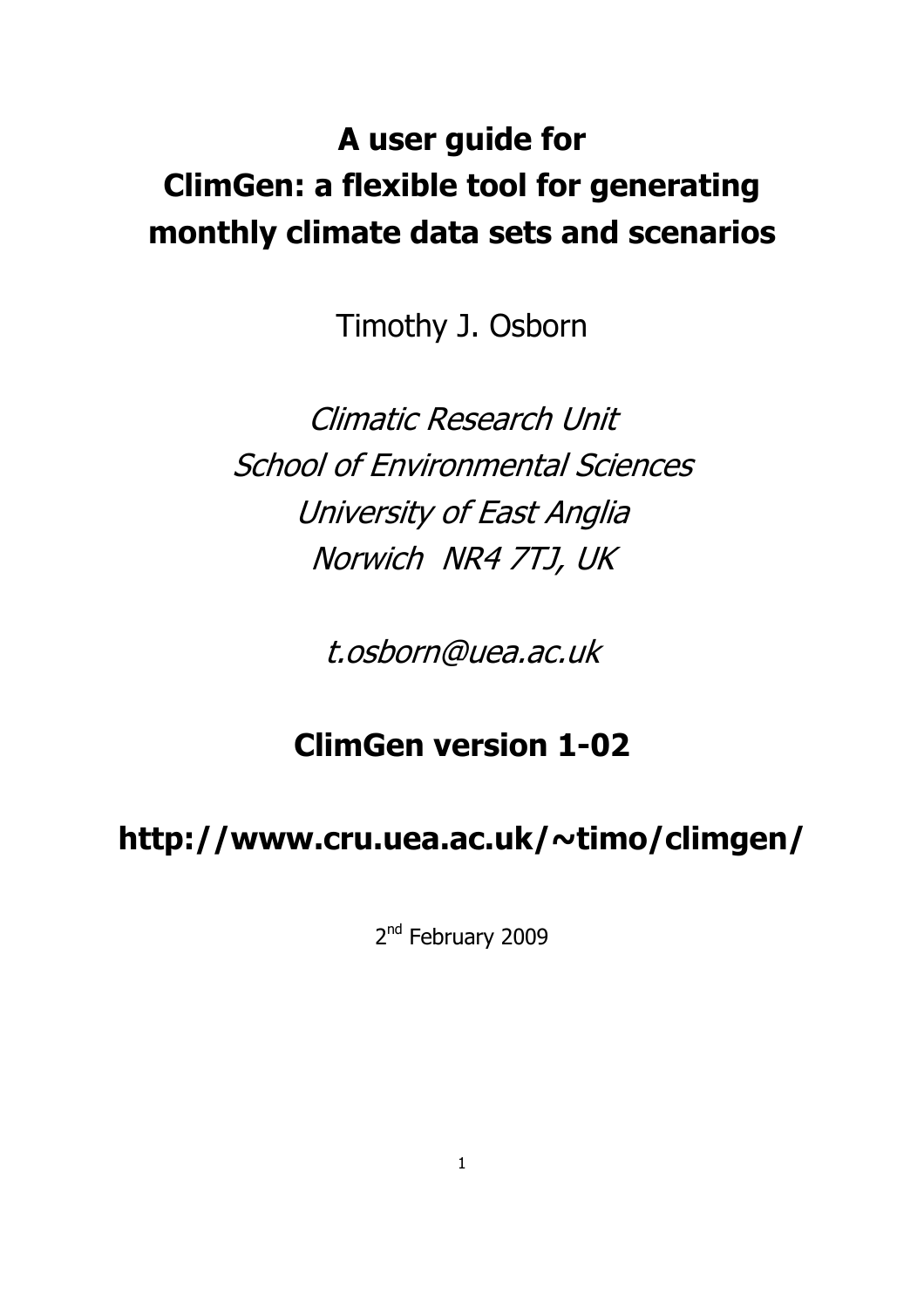## **Contents**

| <b>INTRODUCTION AND ACKNOWLEDGEMENTS</b>                                                                                                                                           | 3              |
|------------------------------------------------------------------------------------------------------------------------------------------------------------------------------------|----------------|
| <b>KEY STEPS FOR USING CLIMGEN</b>                                                                                                                                                 | 4              |
| <b>CLIMGEN INPUTS THAT ARE MODIFIABLE</b>                                                                                                                                          | 6              |
| scen, spec – specifies the emissions scenario and GCM climates to use for generating scenarios.                                                                                    | $\overline{7}$ |
| slice. spec - specifies the time periods to generate the scenarios for, including whether they are time<br>series or time means.                                                   | 10             |
| season . spec – specifies the "seasons" to output (not necessarily standard seasons, since they could be<br>individual months, averages of various months, or even annual means).  | 11             |
| var . spec – specifies the climate variables for which scenarios will be generated.                                                                                                | 12             |
| space . spec – specifies the regions for which output is required, which could be single grid boxes, all<br>individual grid boxes, or regional averages over specified grid boxes. | 13             |
| <b>CLIMGEN SOURCE CODE FILES AND SUBROUTINES</b>                                                                                                                                   | 16             |
| <b>REFERENCES</b>                                                                                                                                                                  | 17             |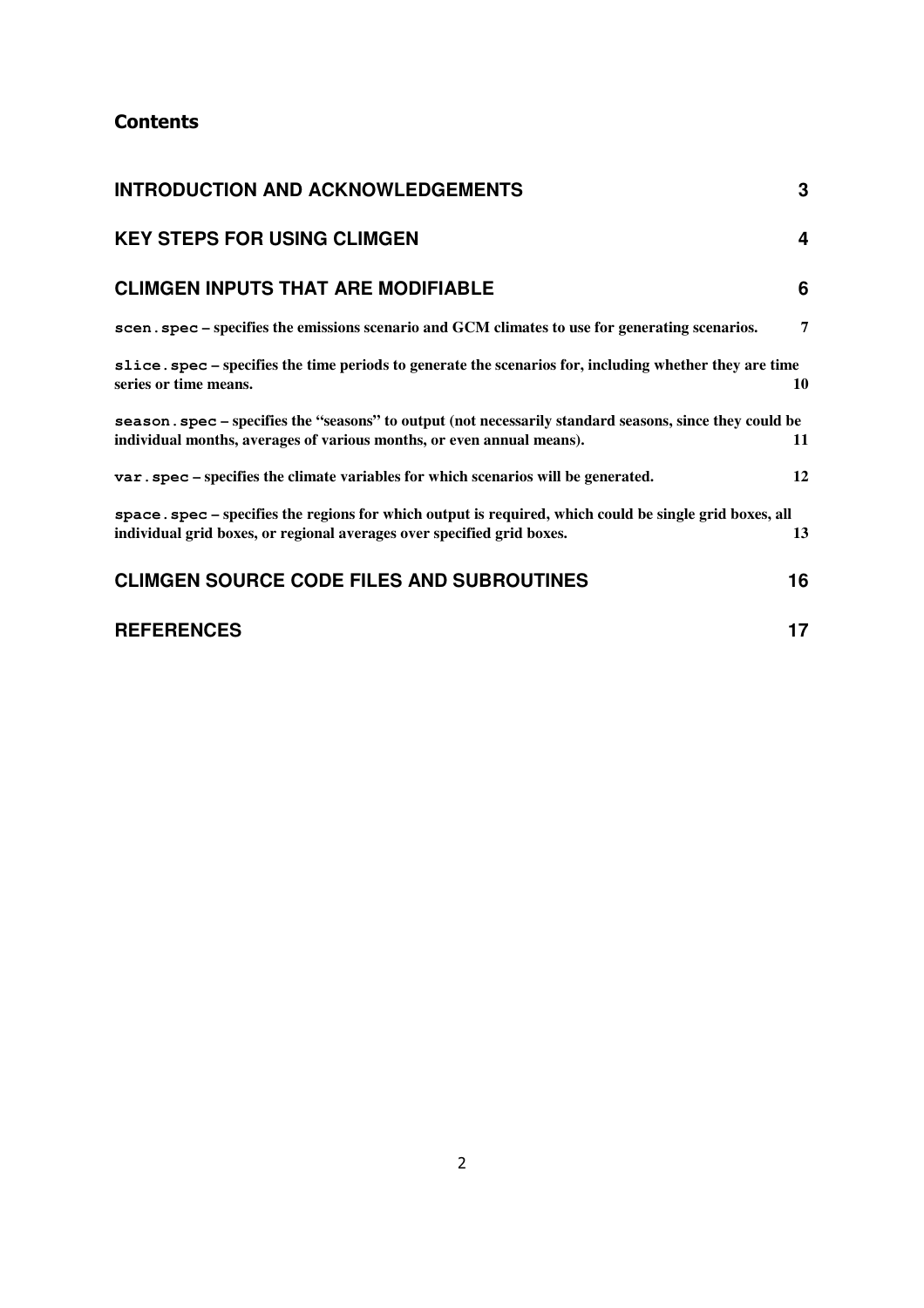## **Introduction and acknowledgements**

ClimGen was developed by Tim Osborn and Tim Mitchell at the School of Environmental Sciences (ENV), University of East Anglia (UEA), in Norwich, UK. A number of others are acknowledged for various types of help, advice, testing and data processing, including Craig Wallace, Ian Harris and Nigel Arnell. A description of the data sets and the scientific basis for the algorithms used in ClimGen is given in *Osborn et al.* (2009), building on earlier work reported by Mitchell et al. (2004) and Goodess et al. (2003). This document is restricted to describing the usage, inputs and outputs of the ClimGen software.

ClimGen can be used as a stand-alone application that takes its inputs from a fixed set of files and produces a set of output files. That is the version that is described in this user guide. ClimGen can also be coupled to other modules, perhaps providing alternative inputs and/or passing the outputs to climate impacts modules. One example is that ClimGen can be used as the climate scenario generator in the Tyndall Centre's modular Community Integrated Assessment System (CIAS; Warren et al., 2008). In order to couple ClimGen into the CIAS or to other modules, modifications to the ClimGen inputs and outputs might be required – these are not described in this user guide.

This version of the user guide relates specifically to version 1-02 of ClimGen. This version has been developed for use in the Global Scale Impacts (GSI) project funded by the QUEST programme of the UK Natural Environment Research Council (NERC). The QUEST–GSI project is coordinated by Nigel Arnell at the University of Reading's Walker Institute.

ClimGen version 1-02 incorporates climate change information diagnosed from the oceanatmosphere general circulation model (OAGCM) simulations that were undertaken for the World Climate Research Programme's (WCRP's) Coupled Model Intercomparison Project phase 3 (CMIP3; Meehl et al., 2007), with the results being widely reported in the Fourth Assessment Report of the Intergovernmental Panel on Climate Change (IPCC, 2007). We acknowledge the modelling groups, the Program for Climate Model Diagnosis and Intercomparison (PCMDI; www-pcmdi.llnl.gov) and the WCRP's Working Group on Coupled Modelling (WGCM) for their roles in making available the WCRP CMIP3 multi-model dataset. Support of this dataset is provided by the Office of Science, U.S. Department of Energy.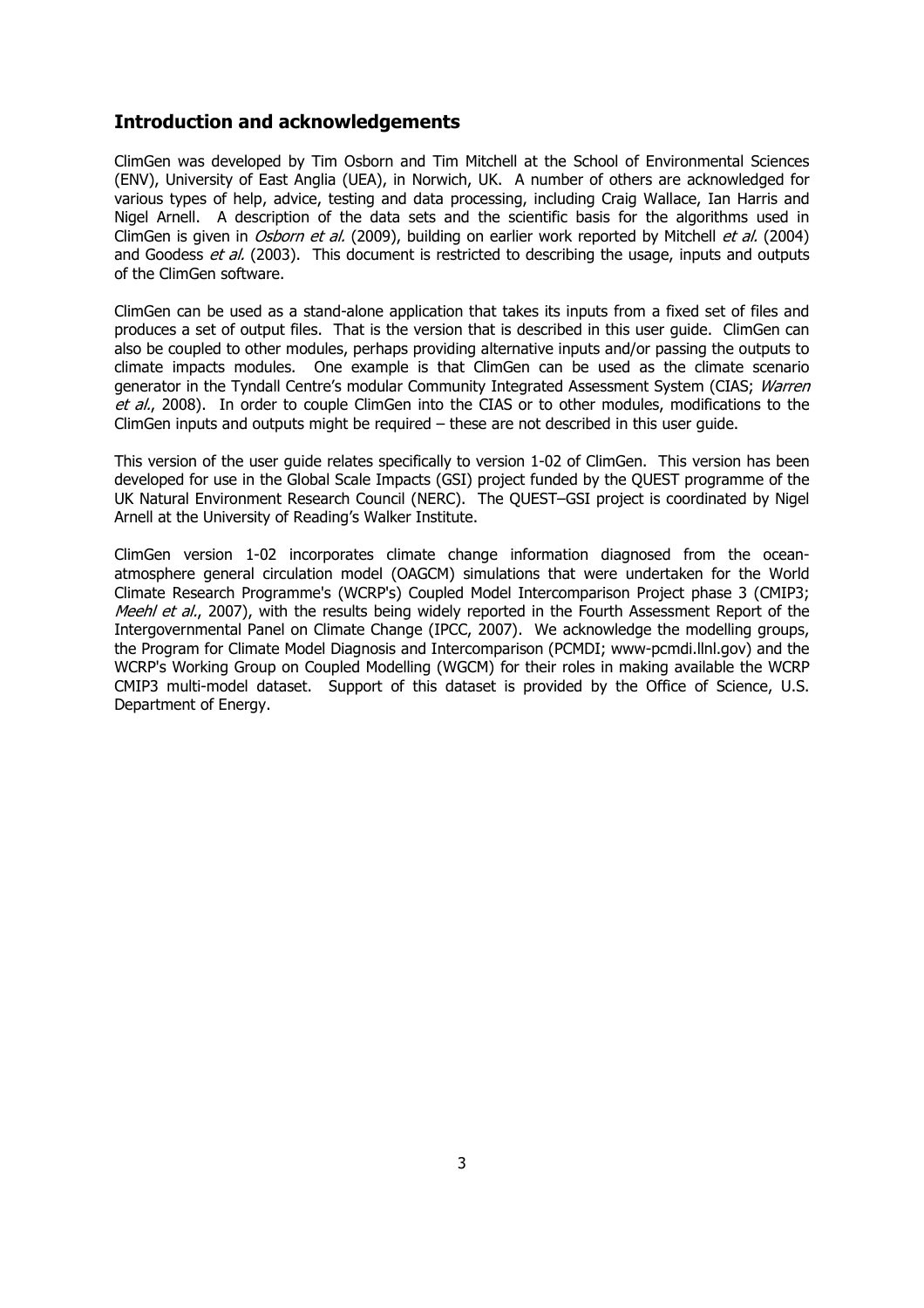## **Key steps for using ClimGen**

## 1. Installation

- (i) Select a location (i.e., directory) to install ClimGen. For example, in my installation it is  $h$ ome/user/appl/climgen/v1-02. It is a good idea to include the version number, so that you can install later versions without losing your existing data. Throughout this user quide, the directory that ClimGen is installed in is given by  $\sim$ .
- (ii) Copy or download all files, including Fortran source code, input data files, and the specification files used to select options, into this directory  $\sim$ , maintaining the same subdirectory structure.
- (iii) Edit the text file  $\frac{2}{5}$  / f90/climgen.properties to contain the full path of directory  $\sim$ . For example, in my installation, the file  $\sim$ /f90/climgen.properties contains /home/user/appl/climgen/v1-02/ on its first line (all subsequent lines are ignored). Note the trailing  $\frac{1}{2}$  which must be included.

## 2. Compilation

ClimGen is written in Fortran90. It has been successfully compiled using the systems/compilers given in Table 1. The compilation commands used in each case are stored in  $\sim$ /f90/batch compile.job. Other Fortran95 and Fortran90 compilers will probably work. Fortran77 compilers will definitely not work. Lines that may need to be altered to compile on different systems or with different compilers are given in Table 2.

## **Table 1. Compilers that have successfully compiled ClimGen.**

| <b>System</b>  | <b>Compiler</b>                          |
|----------------|------------------------------------------|
| Compag Unix    | f90 (i.e., the built-in Compag compiler) |
| OpenSuse Linux | afortran                                 |

## **Table 2. Source code lines that may be system and/or compiler dependent.**

| <b>Source file</b> | Lines | <b>Statements / Comments</b>                                                                                                                                                                                                                                                                                                                                                                                                                                                                         |
|--------------------|-------|------------------------------------------------------------------------------------------------------------------------------------------------------------------------------------------------------------------------------------------------------------------------------------------------------------------------------------------------------------------------------------------------------------------------------------------------------------------------------------------------------|
| out.f90            | 185   | call system ("mv " // trim (File) // " " // trim (FileOld), systemstat)                                                                                                                                                                                                                                                                                                                                                                                                                              |
|                    |       | This line may be compiler dependent and system dependent. Its purpose is to rename an<br>existing output file to avoid it being overwritten by the new run of ClimGen if the new run is<br>producing an output file with the same name as an existing file. If it is not possible to make<br>this line work on your system, then this section of the code can be commented out and<br>ClimGen will still work, though you will receive no warning if existing output files are being<br>overwritten. |
|                    |       | The compiler dependent part is the system subroutine, which calls an operating system<br>command. The system dependent part is the operating system command being used to<br>rename the existing file, which is here the UNIX/LINUX command $mv$ .                                                                                                                                                                                                                                                   |

3. Specify options to generate each set of scenarios

Each time ClimGen is used, it reads a number of specification files to determine what it should do. These specify the variables, the climate models, the observations, the scenarios and the time periods required. These are text files that can be modified to indicate particular requirements that the user has. Most of the remaining sections of this user guide contain a detailed explanation of these options. The specification files are stored in  $\sim$ /f90/spec/\*.spec. I also keep subdirectories containing frequently used specification files, and then I make a logical link (similar to an alias) from an existing specification file to the ones that ClimGen actually reads. An alternative would be to copy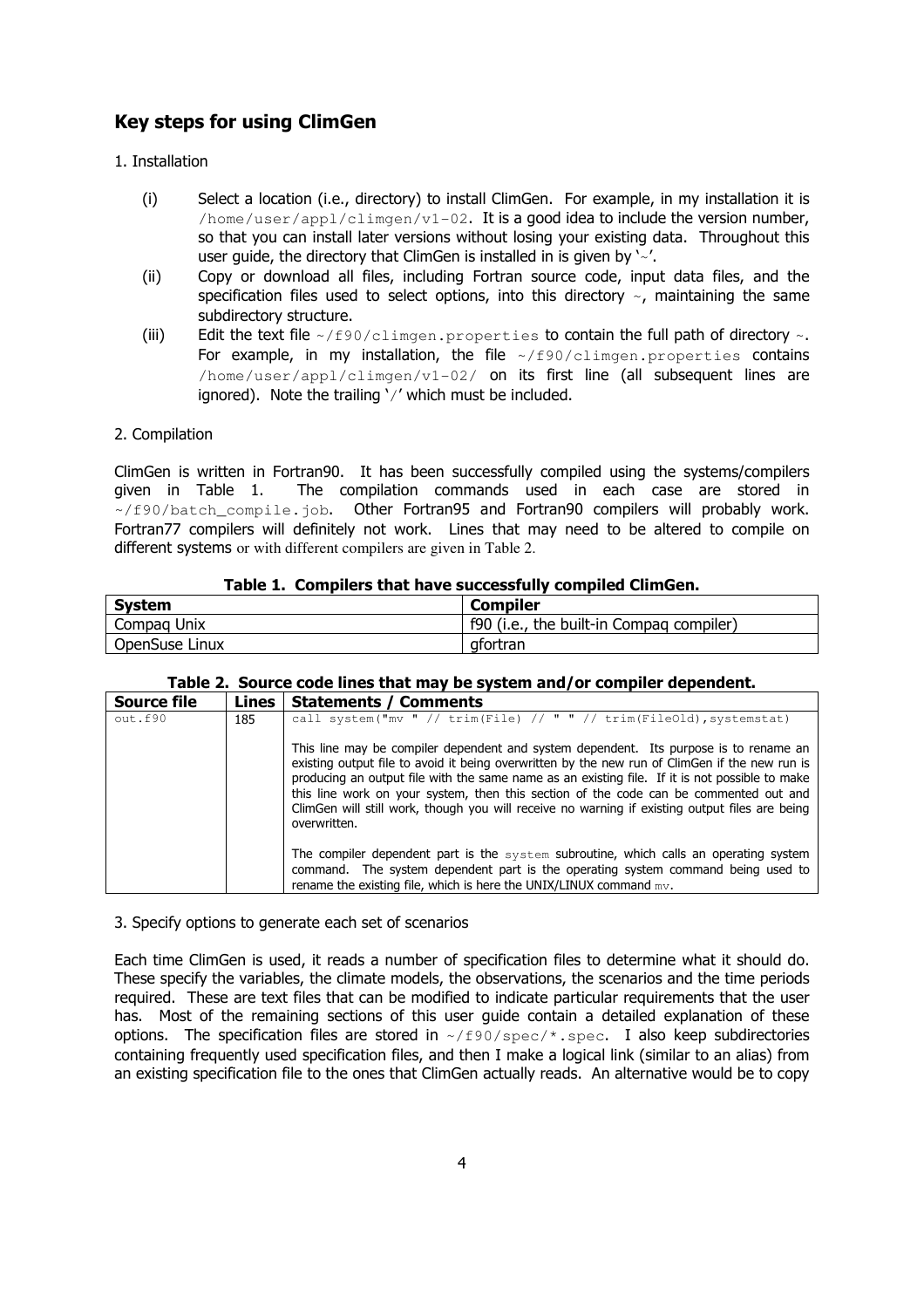the existing specification files that you choose into the ones that ClimGen actually reads. Specification files can be edited by hand or created using  $\sim$ /f90/makespec.

## **For the QUEST-GSI project, all specification files that have been used to generate the priority scenarios have filenames beginning with quest- (except for the variables specification files, which are not specific to the QUEST-GSI scenarios).**

## 4. Execute ClimGen

Change to the ClimGen source code directory  $\sim$ /f90/ and execute the compiled climgen command. While executing, ClimGen displays various diagnostics to indicate its progress. In particular, all files that are read from or written to during execution are listed, and warning or error messages may be given if problems arise. Inspect these carefully to ensure that execution was successful.

## 5. Inspect the ClimGen output files

ClimGen output files are text files written to  $\sim$ /out/main/. Most have unique filenames that reflect the various options selected in the specification files. Where filenames are not unique, differences are mostly indicated by different header lines at the start of the file. When filenames are not unique and a file with the same name already exists, ClimGen attempts to rename the existing file by adding a trailing .nnn unique number, to avoid overwriting the existing file. If it is unable to do this, a warning message is displayed and the existing file is overwritten.

The file naming convention and the content and format of the files are described in separate documents, both available here: http://www.cru.uea.ac.uk/~timo/climgen/#refs.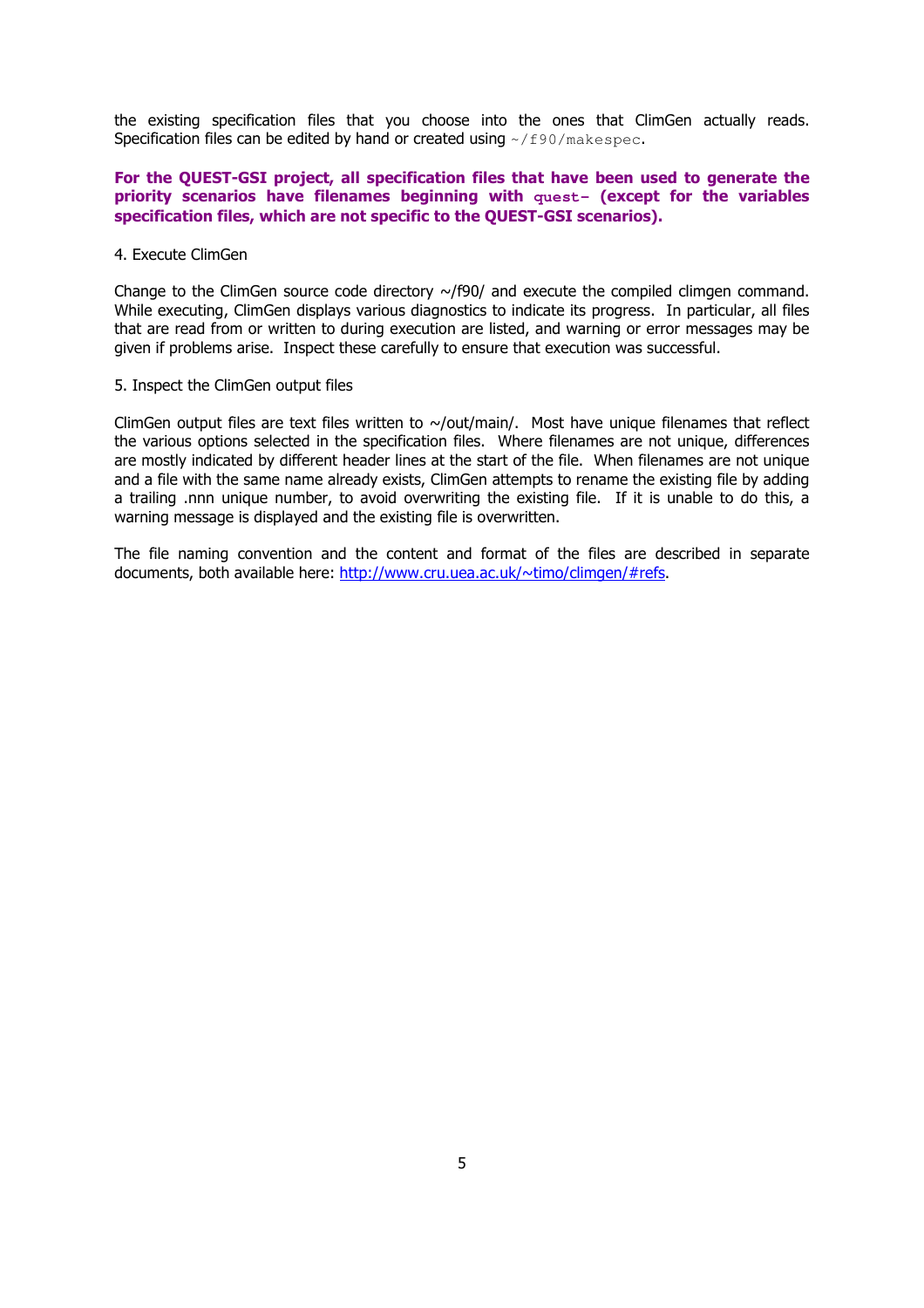## **CLIMGEN inputs that are modifiable**

The inputs described here are those that should be modified prior to running climgen to produce the required scenario output. Other inputs are the observational and simulated data sets from which the scenarios are generated, and these are listed as "fixed" – even though they can, of course, be changed/updated if necessary.

The scenarios that climgen produces are determined by options given in the five specification files. The structure and content of these files are described below. Though they can be created or edited manually via a text editor, it is also possible to use makespec to create new specification files by selecting from a list of various options.

The five specification files are read from  $\sim$ /spec/. To allow various alternative specifications to be kept, subdirectories scen, slice, season, var and space are provided where many alternatives can be kept (with unique, and preferably descriptive, names). Choice of specifications for a particular run of climgen can then be made by using logical links/shortcuts to match the input files to the required specification files.

The following sections provide information about the structure (including Fortran format statements) and meaning of the specification files.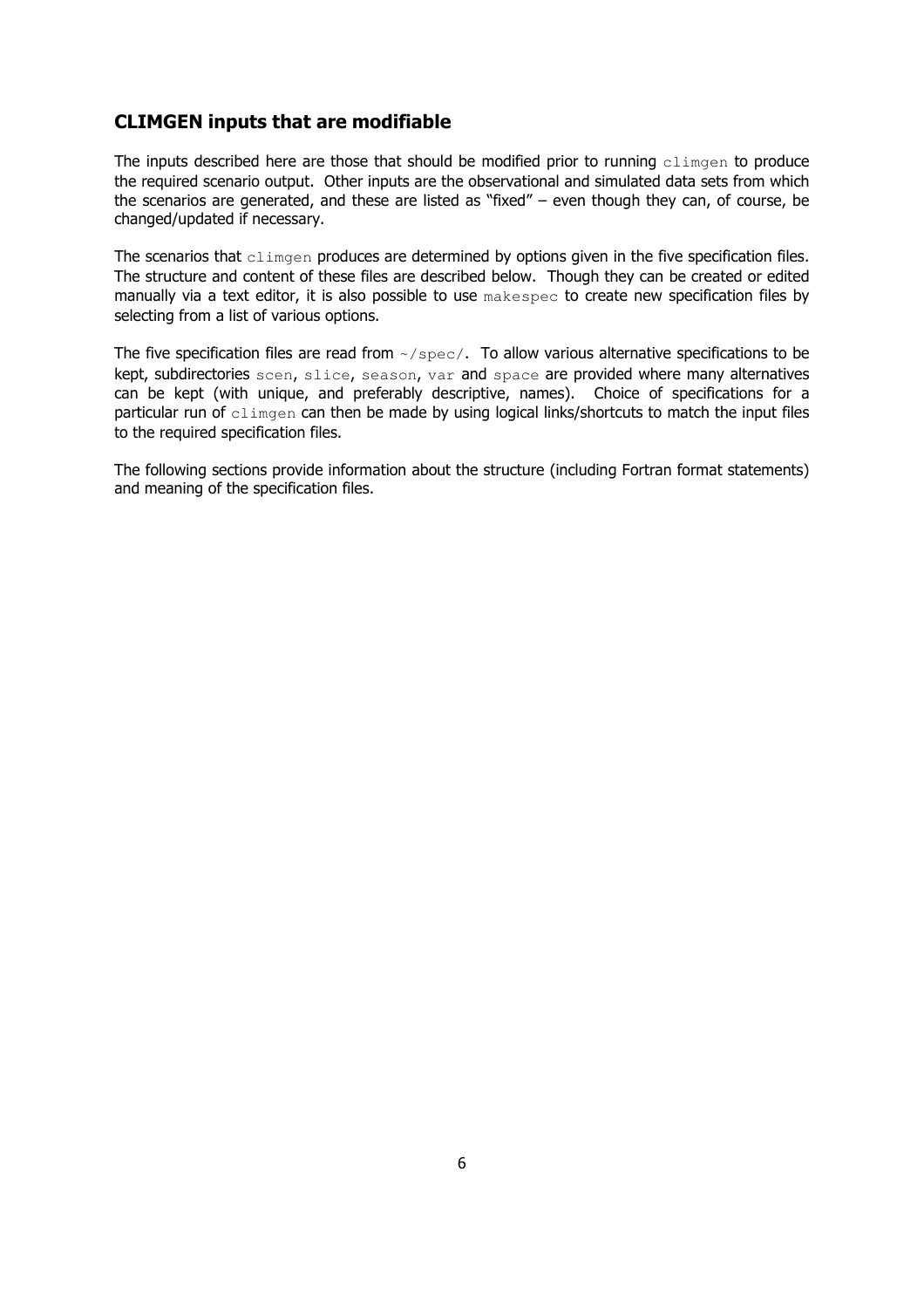**scen.spec** – specifies the emissions scenario and GCM climates to use for generating scenarios.

|  | NScen                        | Method |  | (2i6)                                                                                         |  |
|--|------------------------------|--------|--|-----------------------------------------------------------------------------------------------|--|
|  | ObsArchive StartYear EndYear |        |  | (a11, 2i5)                                                                                    |  |
|  |                              |        |  | NScen * $\left\{$ ModArchive Pattern Forcing InitialYear (a5, x, a24, x, a8, x, i4) $\left\{$ |  |

NScen determines the number of scenarios to create.

Method determines the scenario generation method:

- 1. Returns **observations.** When Method=1, the only other input that is read from scen.spec is ObsArchive; if there are any other items in the file they are ignored.
- 2. Makes future scenario using an **additive** method (sometimes called "absolute changes" or the "ATEAM" method because this method was used to generate the climate scenarios used in the ATEAM project – Mitchell et al., 2004; Schröter et al., 2005). The scenarios are generated by adding GCM-derived changes in mean climate to the observed record, thus keeping interannual variability unchanged from the present-day climate.
- 3. Same as 2 for all variables except cloud cover, precipitation and wet-day frequency. Changes in **cloud cover** are also applied additively (the same as for Method=2), thus keeping interannual variability of cloud cover unchanged from the present-day climate. However, the changes are not a linear function of the global-mean temperature, but are instead based on a logistic function that allows the changes to approach zero or full cloud cover gradually. Most results are very similar to those obtained using Method=2; the only exceptions are cases where the cloud cover approaches 0% or 100%, and here the changes will be reduced to approach 0% or 100% gradually. Changes in mean **precipitation** are applied multiplicatively (the method is sometimes called "relative changes"). The observations are multiplied by the GCM-derived changes in mean precipitation. Because this multiplication is applied to the observed time series including its interannual variability, the variability is also modified in such a way that the coefficient of variation (ratio standard deviation to mean) is roughly constant. Another difference is that the magnitude of the mean precipitation change is an exponential function of global-mean temperature change rather than a linear function. This avoids obtaining zero precipitation in regions of decreased mean precipitation, because the rate of change decelerates as temperature increases, but it results in accelerating changes in regions of increased mean precipitation. Changes in **wet-day frequency** are calculated in the same way as 2, but because this is simply a non-linear function of the monthly precipitation time series, which will themselves be different for method 3 than for method 2, the resulting wet-day frequency time series will also be different.
- 4. Same as 3 for all variables except precipitation and wet-day frequency. Changes in mean **precipitation** are obtained in the same way as 3, by multiplying the observations by the GCM-derived changes in mean climate. But the interannual variability is also modified according to GCM-derived changes in precipitation probability distributions (parameterised via the shape parameter of the gamma distribution), using the so-called "Osborn" method. The changes in mean precipitation and precipitation distribution shape are linear functions of global-mean temperature in regions where they increase, and exponential functions of global-mean temperature in regions where they decrease. As in 3, the **wet-day frequencies** depend on the monthly precipitation time series, and thus will be different from those obtained using other methods.

5. Obsolete: do not use!

Further details regarding these scenario generation methods are provided in Osborn et al. (2009).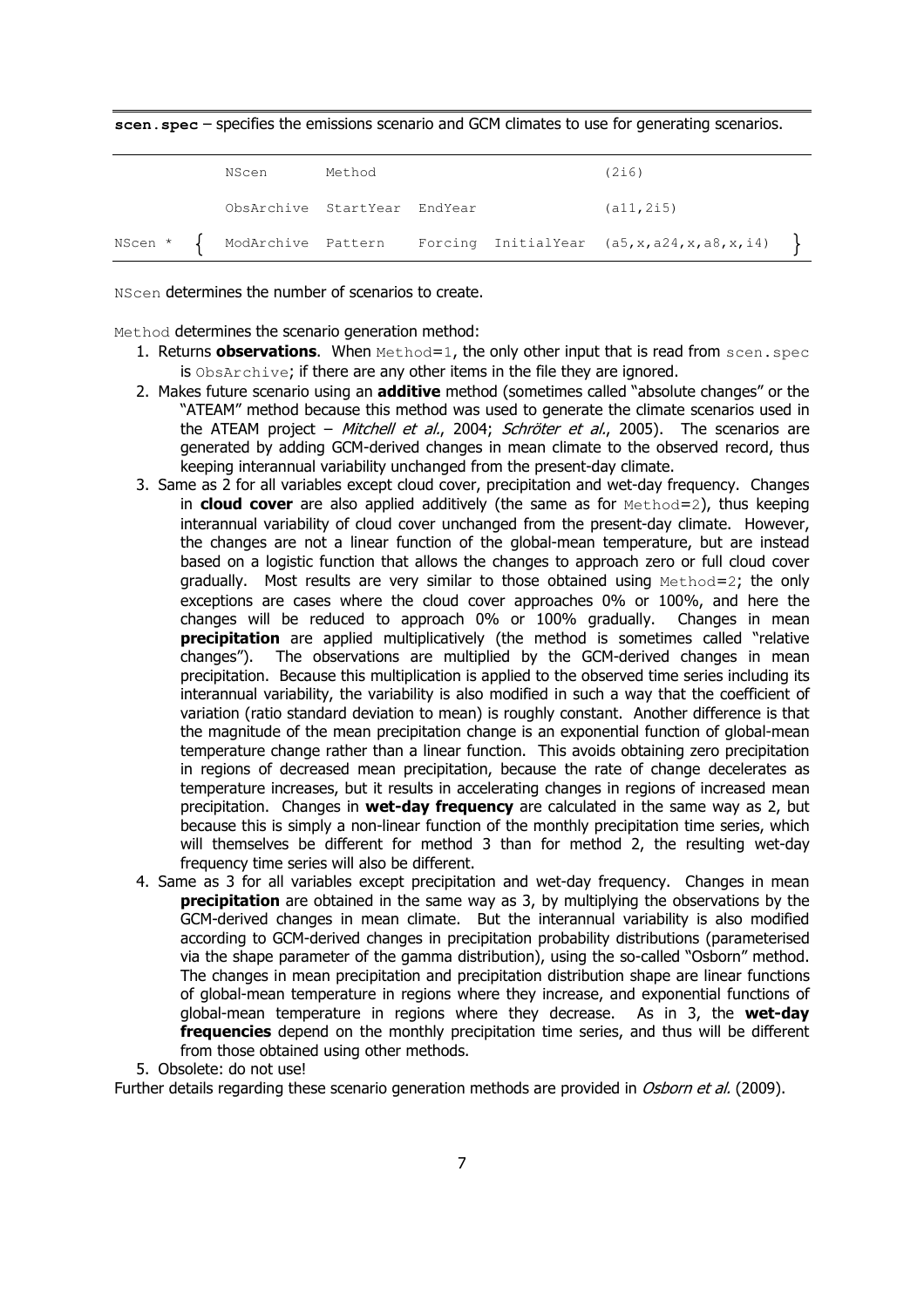ObsArchive selects the observational archive to be used, either as direct output (if observed data are requested by  $Method=1$ ) or for providing the interannual variability that is combined with a climate change signal to obtain a scenario (if scenario data are requested by  $Method>1$ ). Currently available options are:

| cru ts 2 10 | Observations from CRU TS 2.10 for 1901-2002 for $tmp, tmn, tmx, dtr, pre,$ |
|-------------|----------------------------------------------------------------------------|
|             | wet, cld and vap                                                           |
| cru ts 3 00 | Observations from CRU TS 3.00 for 1901-2005 for $tmp, tmn, tmx, dtr, pre,$ |
|             | wet and $\text{vap}$ (note: not for cld!)                                  |
| hadisst 1   | Observations from HadISST1 for 1901-2007 for sst                           |

StartYear and EndYear specify the range of observed anomalies to use when combining observed variability with a climate change signal to generate a climate scenario. If observed data are requested (Method=1), then these are ignored (and do not need to be present) because the range of years used is determined by the time periods requested in  $\text{slice}$ . spec. For scenarios, however, the range of observed anomalies specified by StartYear and EndYear is used, repeating the sequence if the range of output years is longer than the range of observed anomalies. For example, if  $startYear=1961$  and  $EndYear=1990$  and a scenario 2010 to 2100 is to be generated, then the observed sequence from 1961 to 1990 might be used for 2010 to 2029 and then repeated for 2030 to 2059 and again for 2060 to 2099, and then finally the 1961 anomaly will be repeated once more for scenario year 2100. Note that the starting year in the sequence can be controlled by InitialYear (see below) for each scenario individually. By setting StartYear=EndYear, it is possible to generate a climate scenario which has no interannual variability and therefore reveals the climate change signal only (avoid using  $Method=4$  for mean precipitation or wet-day frequency, because for this method the scenario will contain a fixed, but non-zero, anomaly when StartYear=EndYear).

ModArchive selects the climate model archive to be used to provide the climate change patterns. Currently available options are:

- LINK Climate change patterns from the Climate Impacts LINK Project archive for ukmo\_hadcm3
- DDC Climate change patterns from the IPCC Data Distribution Centre (DDC) archive for cccma\_cgcm2, csiro\_mk2, mpi\_echam4opyc and ncar\_pcm

CMIP3 Climate change patterns from the CMIP3 archive (as used extensively in the Working Group 1 fourth assessment report of IPCC, published in 2007) for 22 GCMs

Note that it is strongly recommended to use  $CMIP3$  because (a) these models are more recent; (b) the patterns are diagnosed using a consistent and documented method; and  $(c)$  in the LINK and DDC archives, some cloud cover change patterns may contain errors.

Pattern determines which GCM is used to provide the pattern (and possibly time series) of climate change. The identifier must combine the exact GCM name used by ClimGen (which combines the institution information and the model name) with an indication of the source of the pattern (which is usually an indication of which simulation(s) were used to diagnose the patterns). Note that the indicator of which simulation(s) were used to diagnose the patterns must not be confused with the climate forcing for which the scenario is to be generated  $-$  i.e., it is possible to use the pattern diagnosed from the A1B simulation to generate a scenario under any other scenario. Also note that there are some patterns averaged across all GCMs within the archive, labelled multimodelmean or MMMCMIP3 (multi-model-mean from CMIP3), which have been used for GCMs that do no have diurnal temperature range data output. For CMIP3 the options currently available are:

bccr\_bcm20\_\_\_\_\_A2A1B\_\_\_\_ cccma\_cgcm31\_\_\_A2A1B\_\_\_\_ or cccma\_cgcm31\_\_\_MMMCMIP3\_ cccma\_cgcm31t63A1B **or** cccma\_cgcm31t63MMMCMIP3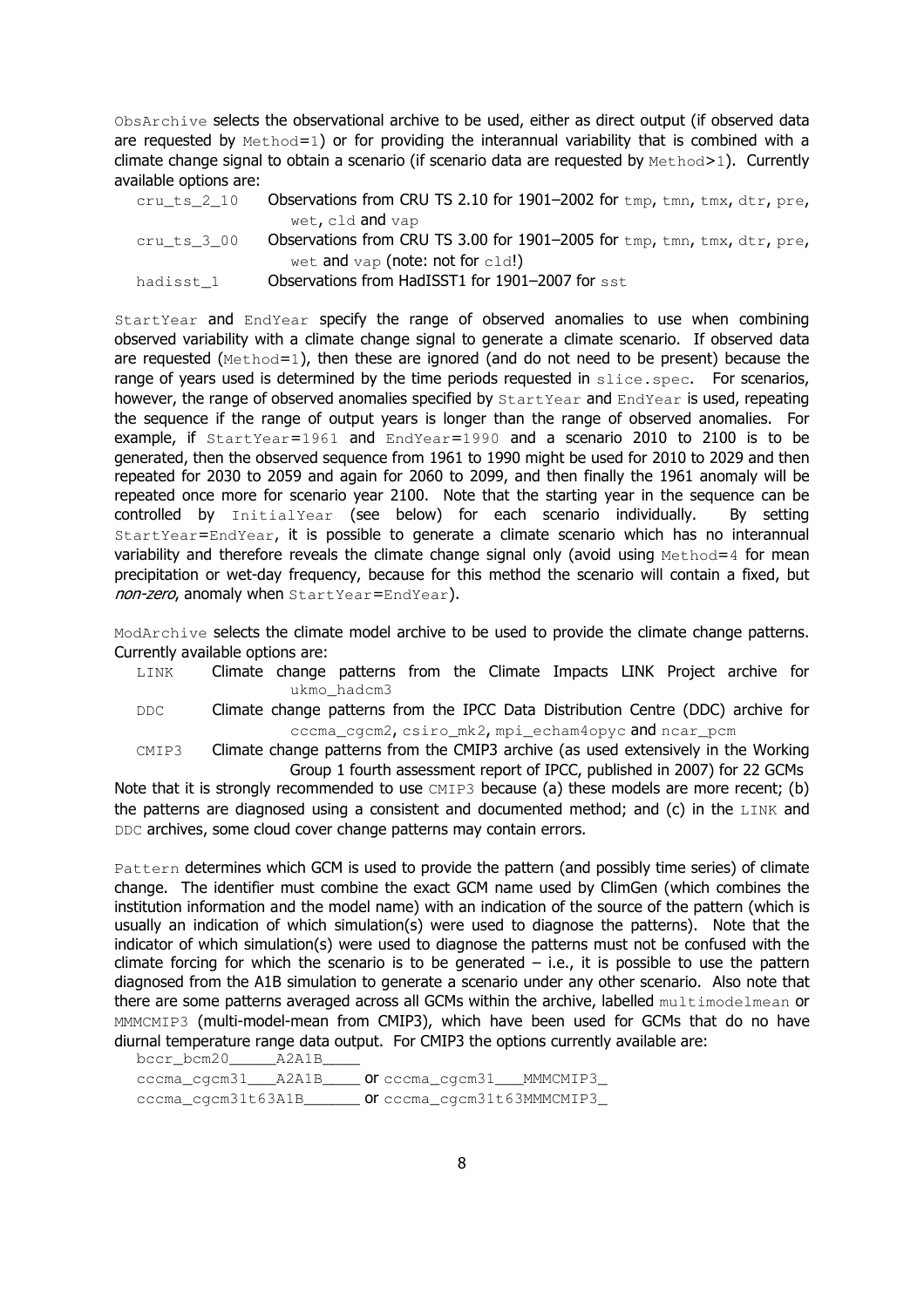| ccsr miroc32hi A1B                      |       |                                                           |  |
|-----------------------------------------|-------|-----------------------------------------------------------|--|
| ccsr miroc32medA2A1B                    |       |                                                           |  |
|                                         |       |                                                           |  |
| $\texttt{csiro\_mk30}\_\_\_A2A1B\_\_\_$ |       |                                                           |  |
| csiro_mk35______A2A1B_                  |       |                                                           |  |
| qfdl_cm20________A2A1B___               |       |                                                           |  |
|                                         |       | gfdl_cm21_________A2A1B_____ Orgfdl_cm21________MMMCMIP3_ |  |
| qiss_aom________                        | A1B   |                                                           |  |
| giss modeleh                            |       |                                                           |  |
| giss modeler                            | A2A1B | Orgiss_modeler___MMMCMIP3_                                |  |
| iap_fgoals10g_                          |       | AlB_______ Oriap_fgoals10g_MMMCMIP3_                      |  |
| <u>inm_cm30_____</u>                    | A2A1B |                                                           |  |
| ipsl_cm4_______                         | A2A1B |                                                           |  |
| mpi echam5                              | A2A1B | Or mpi_echam5______MMMCMIP3_                              |  |
| mri cqcm232a                            |       |                                                           |  |
| ncar_ccsm30__                           | A2A1B |                                                           |  |
| ncar_pcm1_______                        | A2A1B | _ Or ncar_pcm1________MMMCMIP3_                           |  |
| ukmo hadcm3                             | A2A1B | <b>Or</b> ukmo hadcm3 A2                                  |  |
| ukmo_hadgem1_                           |       |                                                           |  |

Forcing determines the time evolution of climate according to an emissions scenario or other indicator of climate change magnitude. The first character of Forcing determines the type of climate change scenario:

- f a fixed global-mean temperature change for then entire scenario period, whose magnitude (relative to 1961–1990) is given by the subsequent characters (e.g.,  $f1.0$  is a scenario with a fixed global-mean warming of  $1.0$ °C,  $f3.5$ is a scenario with a fixed global-mean warming of 3.5°C, etc.). s a transient scenario that is independent of the choice of GCM pattern (e.g., sA1B 25 will generate a scenario under the global-mean temperature change given in
- file  $\sim$ /globalt/specialseries sA1B 25.ann, regardless of which GCM is selected by Pattern). anything else a transient scenario that is dependent on the choice of GCM pattern (e.g., A1B, MG1 is the MAGICC simulation of global-mean temperature under the A1B scenario with MAGICC parameters tuned to emulate the GCM behaviour for the GCM identified by Pattern). So, if Pattern=ukmo\_hadcm3\_\_\_\_\_\_\_\_\_\_ A2A1B\_\_\_\_ and Forcing=A1FIMG1, the scenario will be generated using the climate change pattern diagnosed from the pooled A2 and A1B simulations with HadCM3, together with the HadCM3-tuned version of MAGICC simulating global-mean warming under

InitialYear indicates the year whose observed anomaly is used for the first output year in each scenario. InitialYear must lie within the range of StartYear and EndYear (see above). For example, if StartYear=1961, EndYear=1990, InitialYear=1987, and a scenario 2006 to 2100 is to be generated, then the observed sequence from 1987 to 1990 will be used for 2006 to 2009, the 1961 to 1990 sequence is used for 2010 to 2029 and then repeated for 2030 to 2059 and again for 2060 to 2099, and then finally the 1961 anomaly will be repeated once more for scenario year 2100.

the A1FI scenario.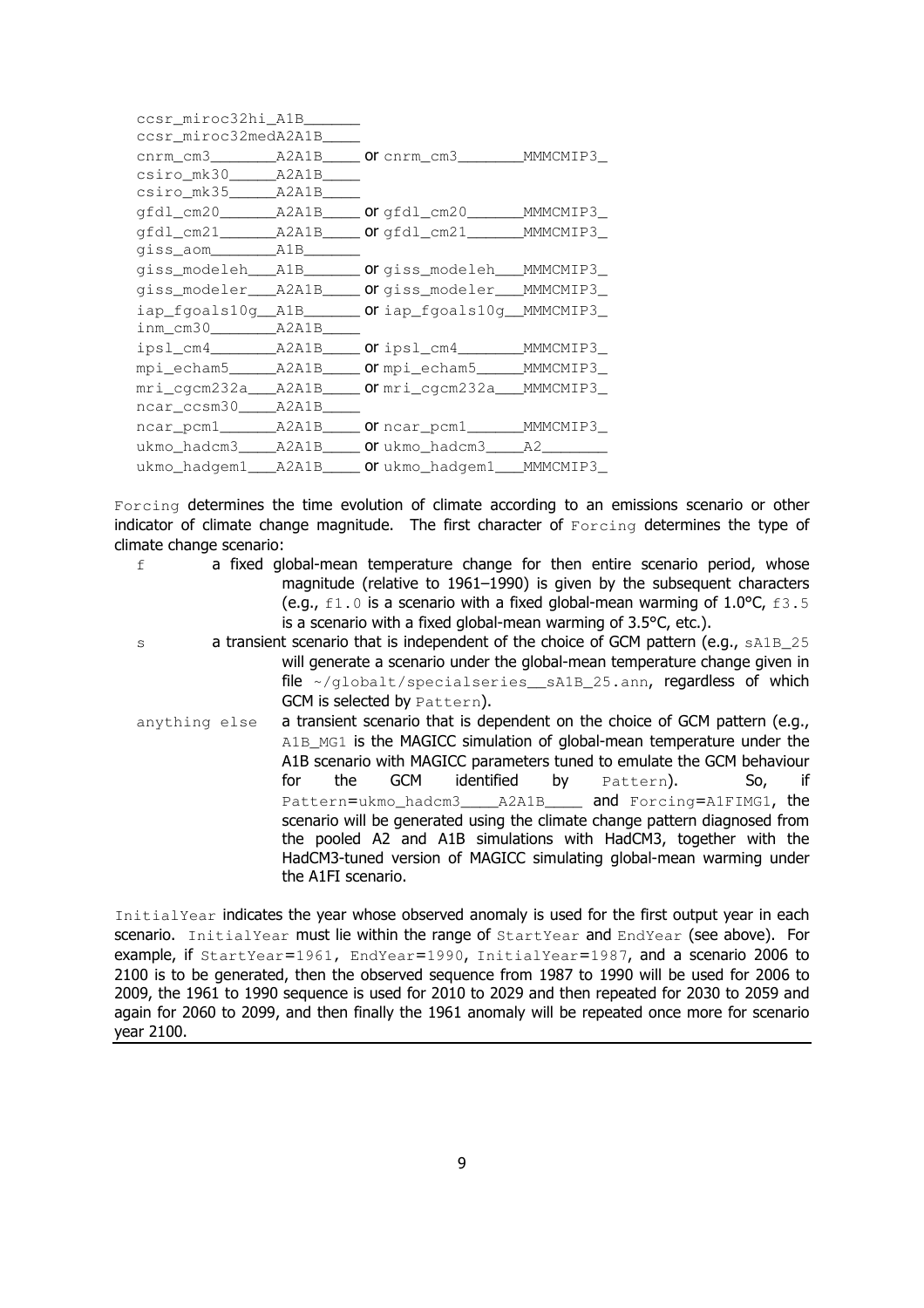**slice.spec** – specifies the time periods to generate the scenarios for, including whether they are time series or time means.

|  | Descriptor                                   | (a3) |  |  |  |
|--|----------------------------------------------|------|--|--|--|
|  | NSlice                                       | (i6) |  |  |  |
|  | NSlice * $\left\{$ BeginYear EndYear (2i5) } |      |  |  |  |

Descriptor is a 3-character label used for generating the ClimGen output filename to distinguish between cases with different time averaging. The user is free to use any label of their choice, but suggestions are ann for output with individual values in each year,  $y10$  or  $\text{dec}$  for output of decadal means, y30 for output of 30-year means, etc.

NSlice determines the number of time slices to create. If you want a time series with values every year (whether those values be monthly, seasonal or annual means) from, say, 2000 to 2029, then set NSlice=30. If you want the decadal means from 2000–2009, 2010–2019 and 2020–2029, then set NSlice=3. If you want the 30-year means from 2000–2029 and 2070–2099, then NSlice=2.

BeginYear and EndYear determine the start and end year of each time slice. If BeginYear=EndYear then the time slice will be a single year.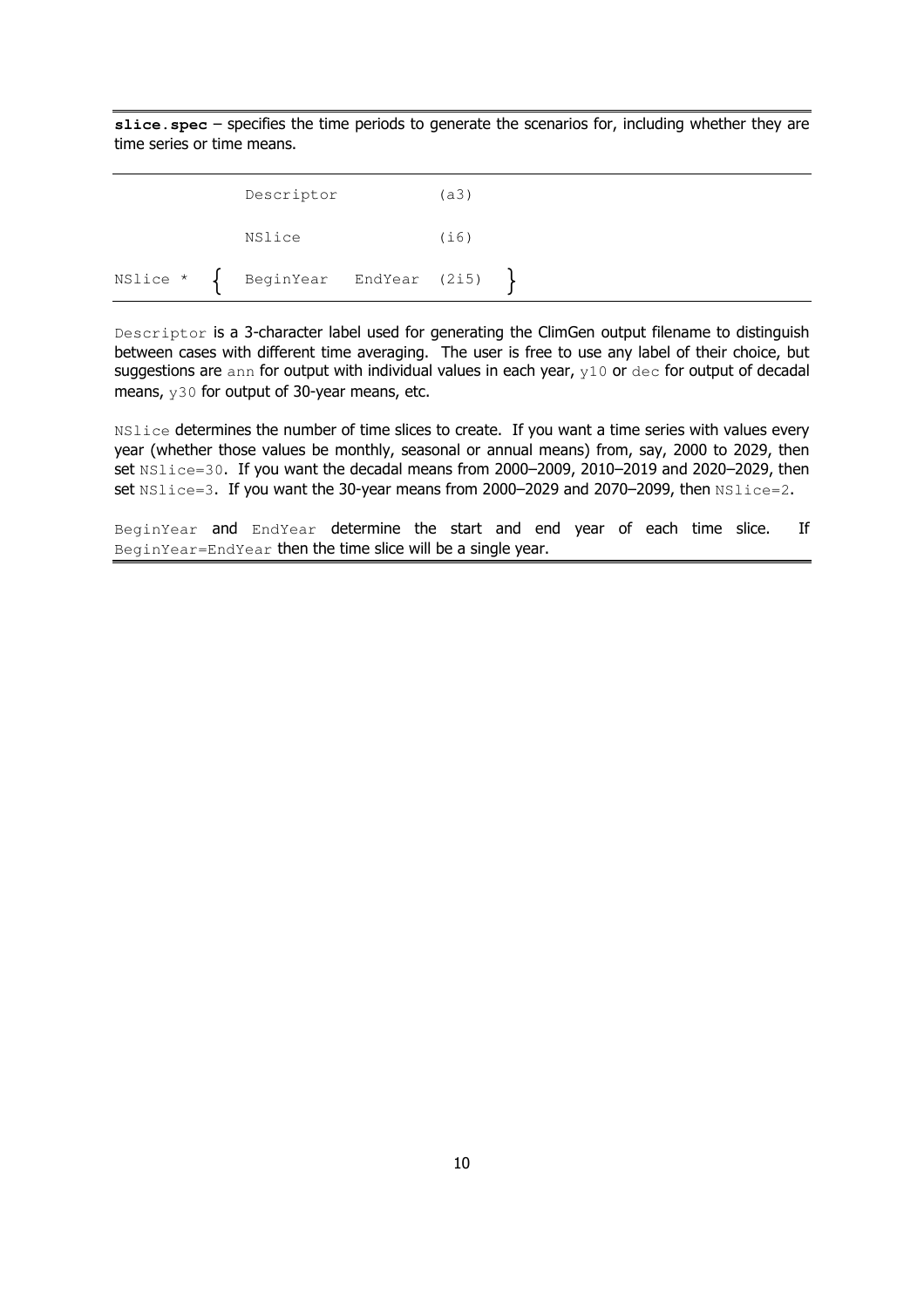**season.spec** – specifies the "seasons" to output (not necessarily standard seasons, since they could be individual months, averages of various months, or even annual means).

|  |         | Descriptor |  |  |  |  |                                                                         | (a)  |  |
|--|---------|------------|--|--|--|--|-------------------------------------------------------------------------|------|--|
|  | NSeason |            |  |  |  |  |                                                                         | (i6) |  |
|  |         |            |  |  |  |  | NSeason * $\left\{$ J F M A M J J A S O N D BeginMonth (13i3) $\left\}$ |      |  |

Descriptor is a 7-character label used for generating the ClimGen output filename to distinguish between cases with different seasonal averaging. The user is free to use any label of their choice, but suggestions are annmean for output of annual means, seasons for output of standard climatological seasonal means (MAM, JJA, SON, DJF), and  $monthly$  for output of all 12 months.

NSeason determines the number of seasons to output. If you want every single month individually, then set NSeason=12. If you want the four standard seasons and the annual mean, then set NSeason=5.

 $J, F, M, A, M, J, J, A, S, O, N$  and D determine which months of the year to include in each seasonal mean, set to  $-1$  to include a month and  $0$  to exclude it. Included months do not need to be adjacent, so that any "seasonal" mean can be constructed. Note that for precipitation and wet-day frequency, the values are **totals** for each output "season", not **averages**.

BeginMonth specifies the start month of the season, to allow seasons that span the change of year. For example, to obtain a boreal winter season December–February, set  $\text{BeginMonth}=12$  so that the season is calculated from the December value of one year and finishes with the January and February values of the following year. Note that the final output value will be set to the missing code whenever the seasonal mean spans two years, because the January (and subsequent) values from the following year will not be available when the end of the time period is reached.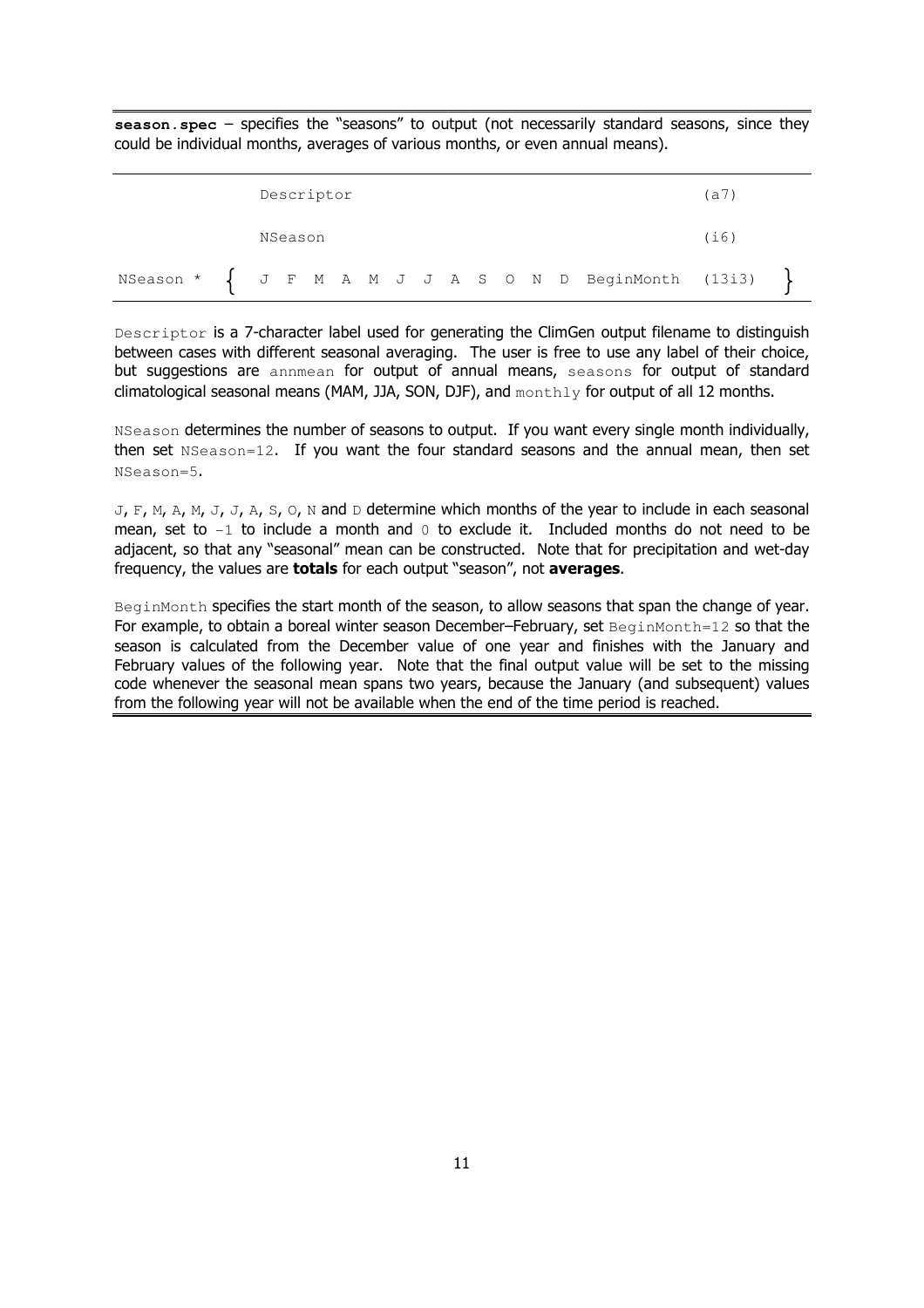**var.spec** – specifies the climate variables for which scenarios will be generated.

| NVar                                      | (i6) |  |
|-------------------------------------------|------|--|
| NVar * $\left\{$ Variable (a4) $\right\}$ |      |  |

NVar determines the number of variables to create scenarios for.

|                      | Variable identifies the variables to be used, from the following options:                                                                                                        |         |  |  |  |  |  |  |  |
|----------------------|----------------------------------------------------------------------------------------------------------------------------------------------------------------------------------|---------|--|--|--|--|--|--|--|
| .tmp                 | Near-surface temperature (°C)                                                                                                                                                    |         |  |  |  |  |  |  |  |
| .tmn                 | Near-surface minimum temperature (°C)                                                                                                                                            |         |  |  |  |  |  |  |  |
| .tmx                 | Near-surface maximum temperature (°C)                                                                                                                                            |         |  |  |  |  |  |  |  |
| .dtr                 | Near-surface diurnal temperature range (°C)                                                                                                                                      |         |  |  |  |  |  |  |  |
| .pre                 | Precipitation (mm)                                                                                                                                                               |         |  |  |  |  |  |  |  |
| .wet                 | Wet-day frequency (days)                                                                                                                                                         |         |  |  |  |  |  |  |  |
| .cld                 | Cloud cover (%)                                                                                                                                                                  |         |  |  |  |  |  |  |  |
| .vap                 | Vapour pressure (hPa)                                                                                                                                                            |         |  |  |  |  |  |  |  |
| .sst                 | Sea surface temperature (°C)                                                                                                                                                     |         |  |  |  |  |  |  |  |
| For<br>.rhm<br>$.\n$ | output of observations only $(Method=1)$ from the CRU TS<br>2.10<br>(ObsArchive=cru_ts_2_10) only, two further variables are available:<br>Relative humidity (%)<br>Sunshine (%) | archive |  |  |  |  |  |  |  |

Note first that the '.' should be included in the name. Note second that for precipitation and wet-day frequency, the values are **totals** for each output "season", not **averages**.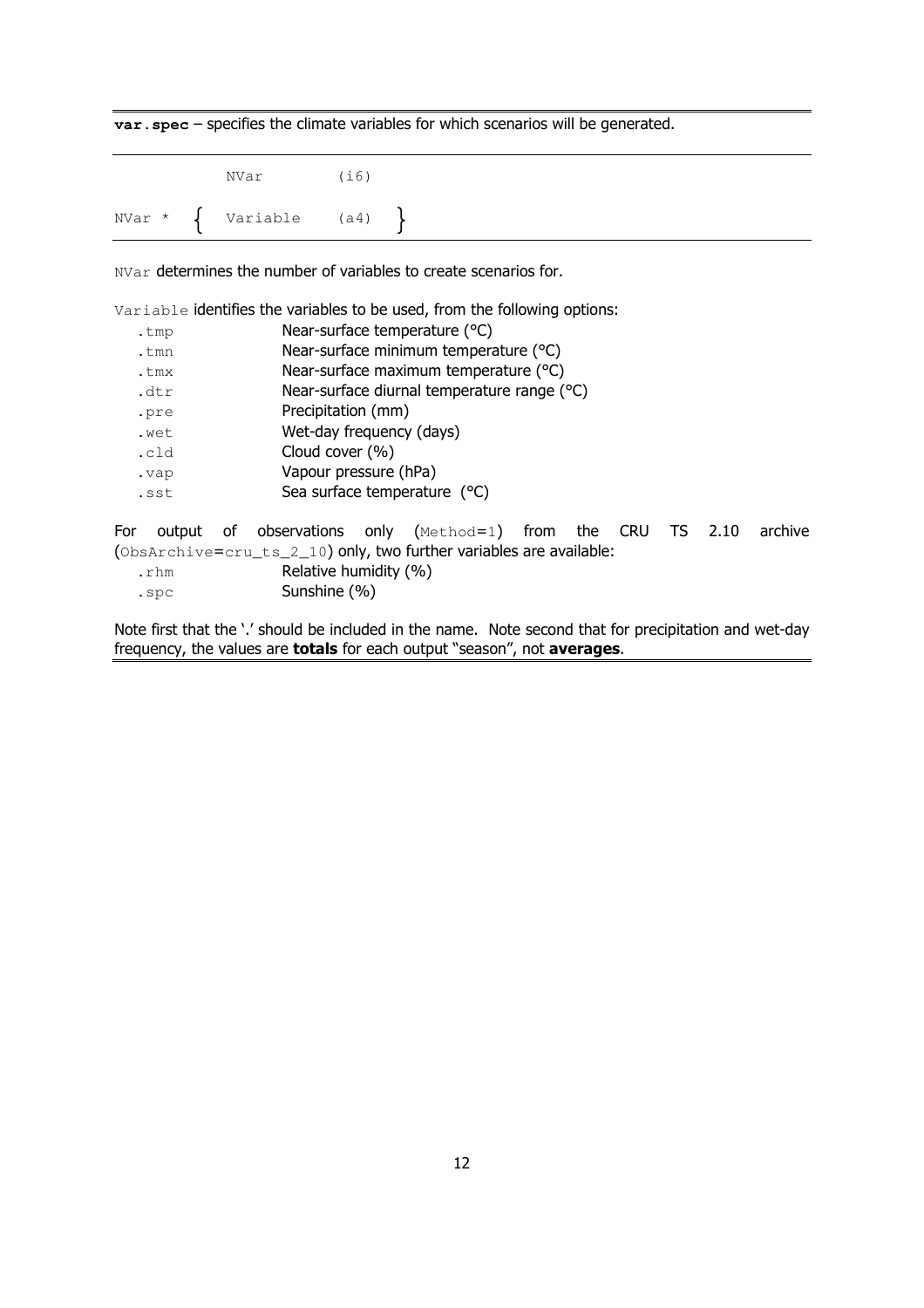**space.spec** – specifies the regions for which output is required, which could be single grid boxes, all individual grid boxes, or regional averages over specified grid boxes.

|  | Descriptor                                 |    |                     |                  |                       | (a16)     |  |
|--|--------------------------------------------|----|---------------------|------------------|-----------------------|-----------|--|
|  | NX                                         | NY |                     | NRegion WholeReg |                       | (4i6)     |  |
|  | MeshY                                      |    | MeshX BoundN BoundE |                  | BoundS BoundW (6f8.2) |           |  |
|  | $NY * \int AreaWt$                         |    |                     |                  |                       | (f10.4)   |  |
|  | $NX*NY * \left\{ \text{RegionNo} \right\}$ |    |                     |                  |                       | $(i10)$ } |  |
|  | NRegion $\star$ { RegionName               |    |                     |                  |                       | $(a20)$ } |  |

Descriptor is a 16-character label used for generating the ClimGen output filename to distinguish between cases with different spatial averaging or spatial extraction. The user is free to use any label of their choice, but suggestions are countrymeans for output of national means, landboxes for output of all land grid boxes individually, seaboxes for output of all ocean grid boxes individually, etc.

NX and NY specify the dimensions of the gridded data sets to use. There are currently two options, though it would be possible to use other grid dimensions if the observed and climate change pattern data sets were provided on other grids.

|     |      | for the observed temperature and precipitation on the 5° resolution grid |
|-----|------|--------------------------------------------------------------------------|
| 720 | 360. | for the observed and scenario variables on the 0.5° resolution grid      |

NRegion specifies the number of regional averages to calculate and output. If output from every grid box is required, then each one is a separate region and  $N_{\text{Region}=NX*NY}$ . If a global-mean of all grid boxes is required, then  $NRegion=1$ .

WholeReg determines what to do if data for some grid box values within a chosen region are missing. If a region is defined to include grid boxes that have either no observations (e.g., oceanonly boxes for variables available only over land) or no climate change pattern (e.g., for precipitation variability changes in regions that are too dry to define the variability), then the regional average will be set to missing if WholeReg=-1 or will be calculated from the available non-missing grid box values if WholeReg=0.

MeshY and MeshX are the grid box sizes in the latitudinal and longitudinal directions, respectively. There are currently two options, though it would be possible to use other grid sizes or resolutions if the observed and climate change pattern data sets were provided on other grids.

5.00 5.00 for the observed temperature and precipitation on the 5° resolution grid

0.50 0.50 for the observed and scenario variables on the 0.5° resolution grid

BoundN, BoundE, BoundS and BoundW are the boundaries of the gridded fields to be used. They are in degrees of latitude or longitude. Positive latitudes indicate north of the equator and negative latitudes indicate south of the equator. Positive longitudes indicate east of the Greenwich meridian, and negative longitudes indicate west of the meridian, though a grid that spans the 180°E/W should be specified using positive longitudes  $\langle$ <180 for BoundE and >180 for BoundW). The boundaries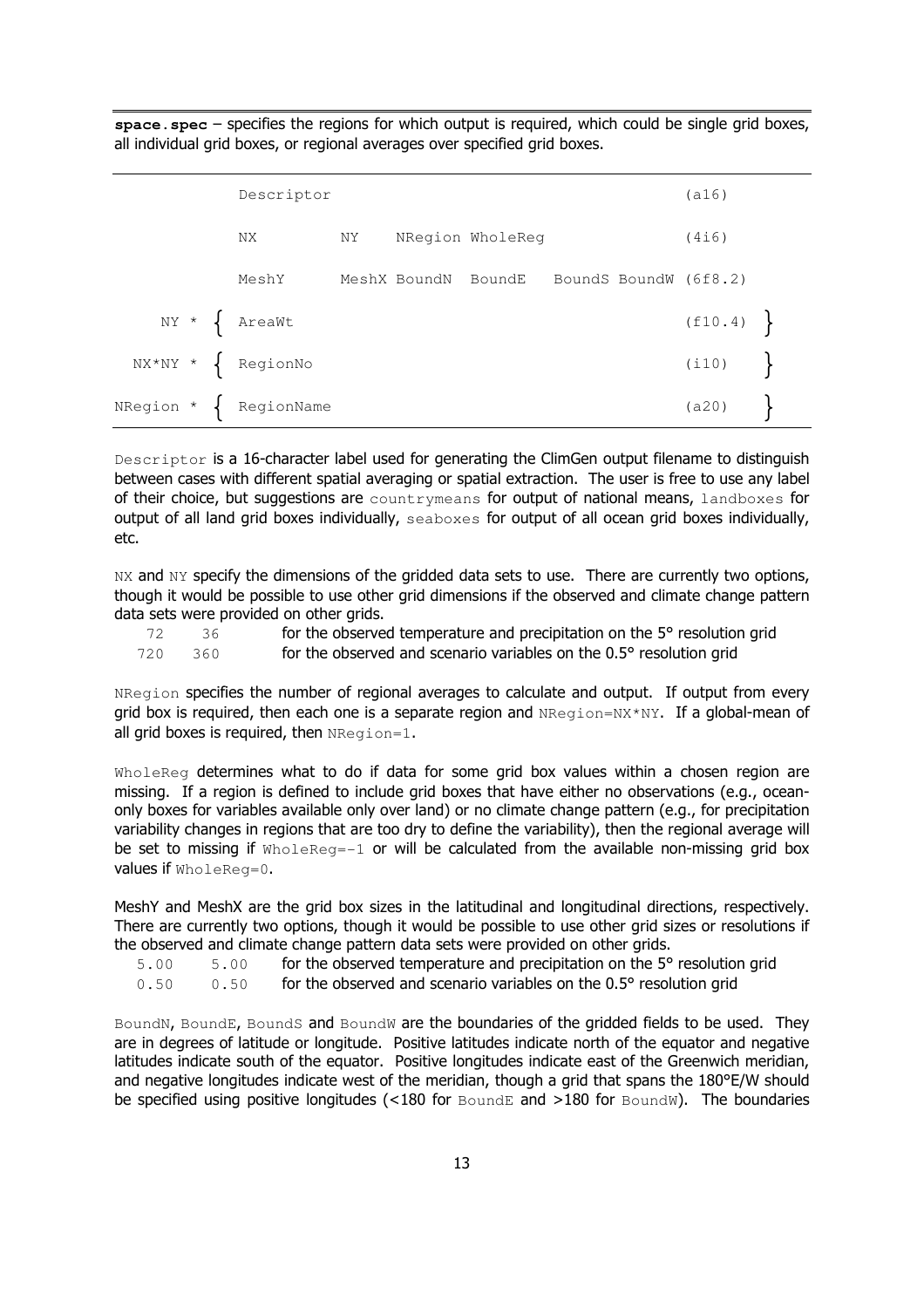must be specified as the *outer edge* of the edge grid boxes, not the centres of the boxes. There are currently two options, though it would be possible to use other grid domains if the observed and climate change pattern data sets were provided on other grids, and new grids do not need to be global in domain. For example,  $clime$  should work with patterns of climate change derived from regional climate model (RCM) simulations, though the observed data sets would need to be generated for the same domain and resolution as the RCM data (no interpolation between grids is done within climgen itself).

90.00 180.00 -90.00 -180.00 for both the 5° and 0.5° resolution data sets

AreaWt is used to specify the area weighting to be used for boxes in each row of the climate grid. It is usually set to the cosine of the latitude of each row in the gridded field. There is no requirement for the weights to sum to 1, because they are used as relative rather than absolute weights. The weights for the entire global field must be supplied even if the regions defined in space.spec use only part of the field.

 $R$ egion $N$ o is used to specify which of the regions each grid box belongs to.  $R$ egion $N$ o must be specified for every grid box in the gridded field, even those that are not part of any region (in which case their RegionNo should be set to  $-999$ ). They are listed in order from the south-west box, moving northwards in columns, and then east-wards, until the final value specifies the region to which the north-east box in the grid should contribute. Regions are numbered from 1 to NRegion, and it is this region number that must be specified for each box's RegionNo. Note that no grid box can contribute to more than one region in a given  $space$  space.spec file. If overlapping regions are required, climgen must be run multiple times with different space.spec files.

RegionName specifies the name to be given to each region. They do not need to be unique, though this can be useful for identifying the climate scenario output that is produced for each region (the regions are output in the same order that they are defined in  $space$ .  $spec$ , but a unique name can still be useful).

**Creating new space.spec files is probably the most time consuming aspect to configuring climgen for a particular application, because the size of the specification arrays prohibits editing them by hand.** While makespec can be used to automate the generation of space.spec files that are suitable in some instances, particularly where individual grid boxes are required, or rectangular area averages are required (which can be limited to the land grid boxes only, within a rectangular region of land and sea), more intricate regional shapes cannot be created using makespec. Three such space.spec files for the 0.5° resolution data have been supplied (in  $\sim$ /spec/space/halfdeg/) that may be suitable for some purposes:

- countrymeans. spec defines regional averages for every country in the world. Inspect this file to check its suitability: for example, most, but perhaps not all, "overseas territories" are treated as separate regions from their sovereign nations; also some current or previous ocean weather ship locations are included as "pseudo-land" single grid boxes with data and are allocated to an appropriate country in this regional country file (and indeed in the cnt.spec and kop.spec files too).
- cnt.spec defines regional averages for a set of nine continental or sub-continental regions of the world. Inspect this file before using to check it is suitable for use: for example, Europe includes Greenland (which will therefore influence the European-mean climate considerably!) and also many smaller islands – it is not "mainland Europe".
- kop.spec defines regional averages for 24 different regions categorised according to the Koppen climate classification. Note that there are some slight variations on the Koppen classes (though the allocation of each region to one of 24 Koppen classes of course depends on the climate data being used and the period of analysis, and this is not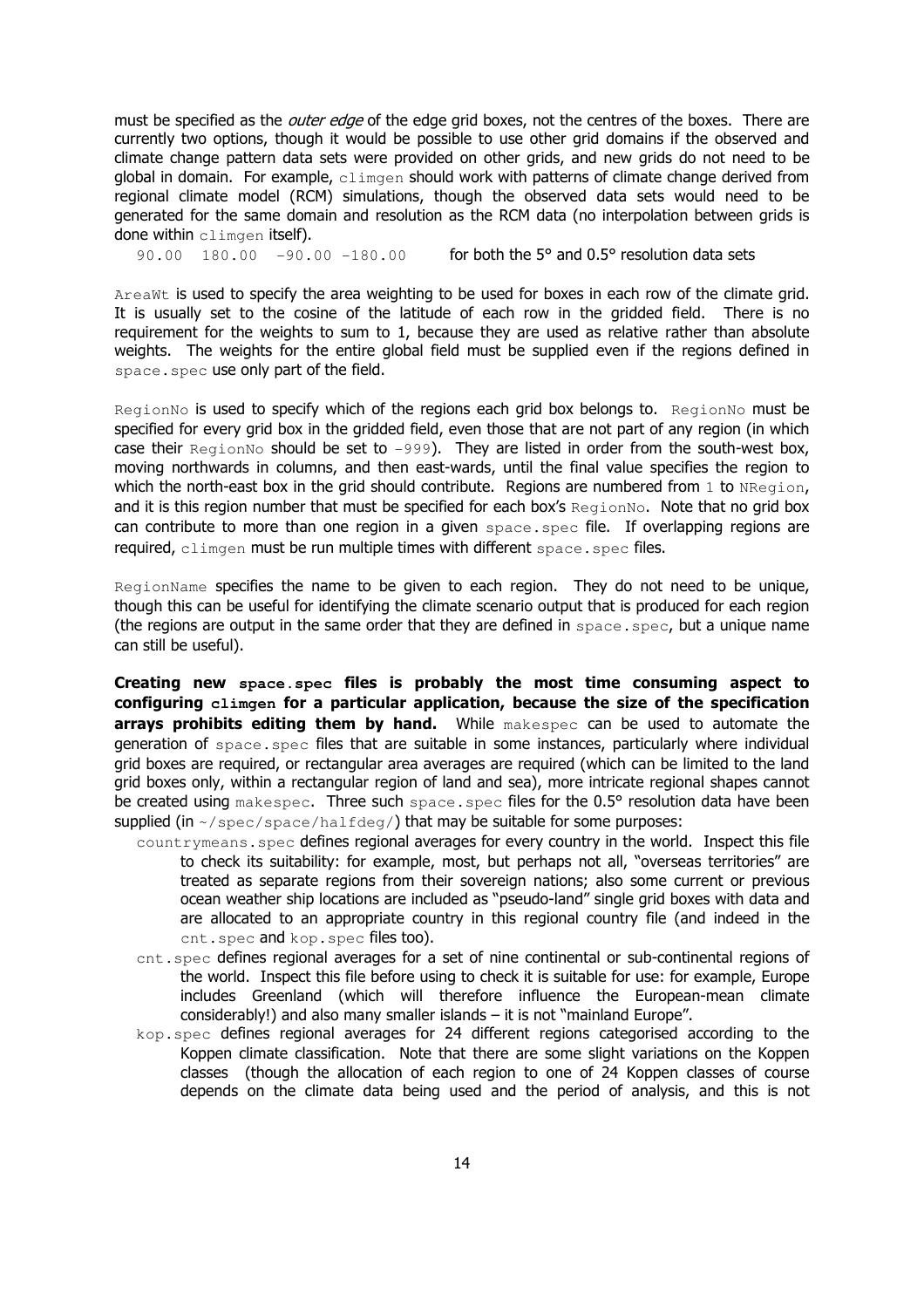documented for the kop.spec file, so the regional definitions used in kop.spec should be inspected before using them).

**Note that the most informative aspect of a space.spec file is typically the list of RegionName values at the end of the file, and thus when trying to determine the purpose of an undocumented space.spec file it is worth examining the last NRegion lines of the file, as well as plotting a map of the regional definitions themselves.**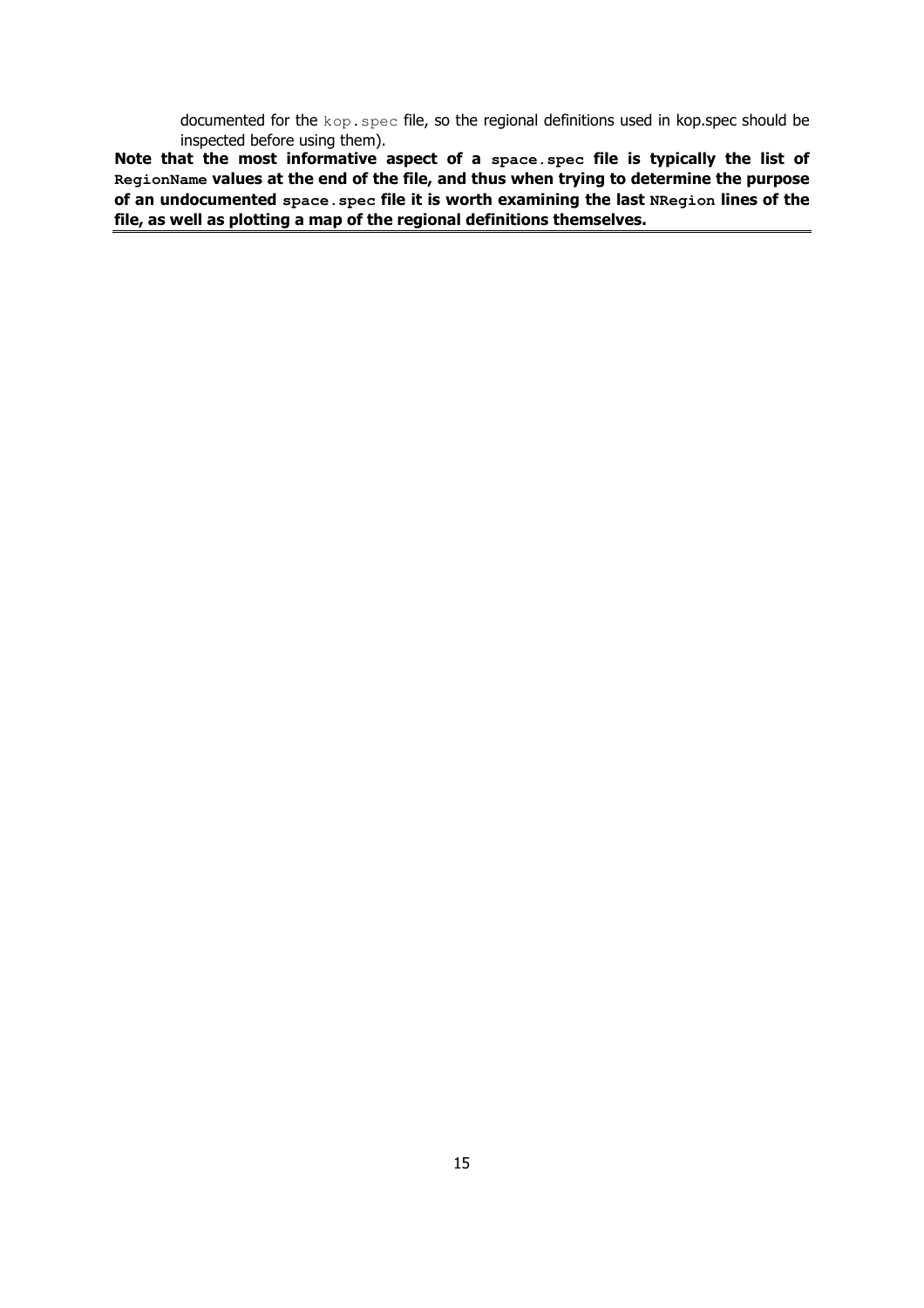## **CLIMGEN source code files and subroutines**

All Fortran90 source code is in subdirectory  $\sim$ / $f90/$ . Unless otherwise stated, all code was originally written by Tim Mitchell (Tyndall Centre, ENV, UEA, UK) and Tim Osborn (Climatic Research Unit, ENV, UEA, UK), based on the scientific methods developed by Tim Mitchell and Tim Osborn. The source code is split into the following files:

### makespec.f90

- program MakeSpec
- climgen.f90
	- program GetClim

### climgen.properties

• Must be edited to contain the full path of the ClimGen software and data sets

#### spec.f90

- subroutine EnsureSpec
- subroutine ReviewSpec
- subroutine SpecDim
- subroutine SpecScen
- subroutine SpecVar
- subroutine SpecSeason
- subroutine SpecSlice
- subroutine SpecSpace
- subroutine MakeSpace
- subroutine MakeVar
- subroutine MakeSlice
- subroutine MakeSeason
- subroutine MakeScen
- subroutine IntToStr

#### space.f90

• subroutine Rectangles

#### load.f90

- subroutine UnZipper
- subroutine LoadGlobalT
- subroutine LoadObs
- subroutine LoadGrid
- subroutine LoadGrim

#### engine.f90

- subroutine MethodOsbornGamma
- subroutine MethodATEAM
- subroutine PreToWet
- subroutine TruncateRange

#### agg.f90

- subroutine AggMonths
- subroutine AggYears
- subroutine AggBoxes

## out.f90

- subroutine DumpGrim
- subroutine DumpByRegion
- vari.f90
	- subroutine CheckVariSuffix

#### time.f90

- subroutine CommonVecPer
- subroutine GetMonthLengths

#### inc\_gam.f90

- A library routine written by Alfred H Morris, Jr at Naval Surface Warfare Centrer, Dahlgren, Virginia, USA
- Subroutine GamInv [calculates the inverse incomplete gamma ratio function]
- Also contains various other routines required by GamInv

con\_gam.f90

• Contains various routines used to provide constants to GamInv